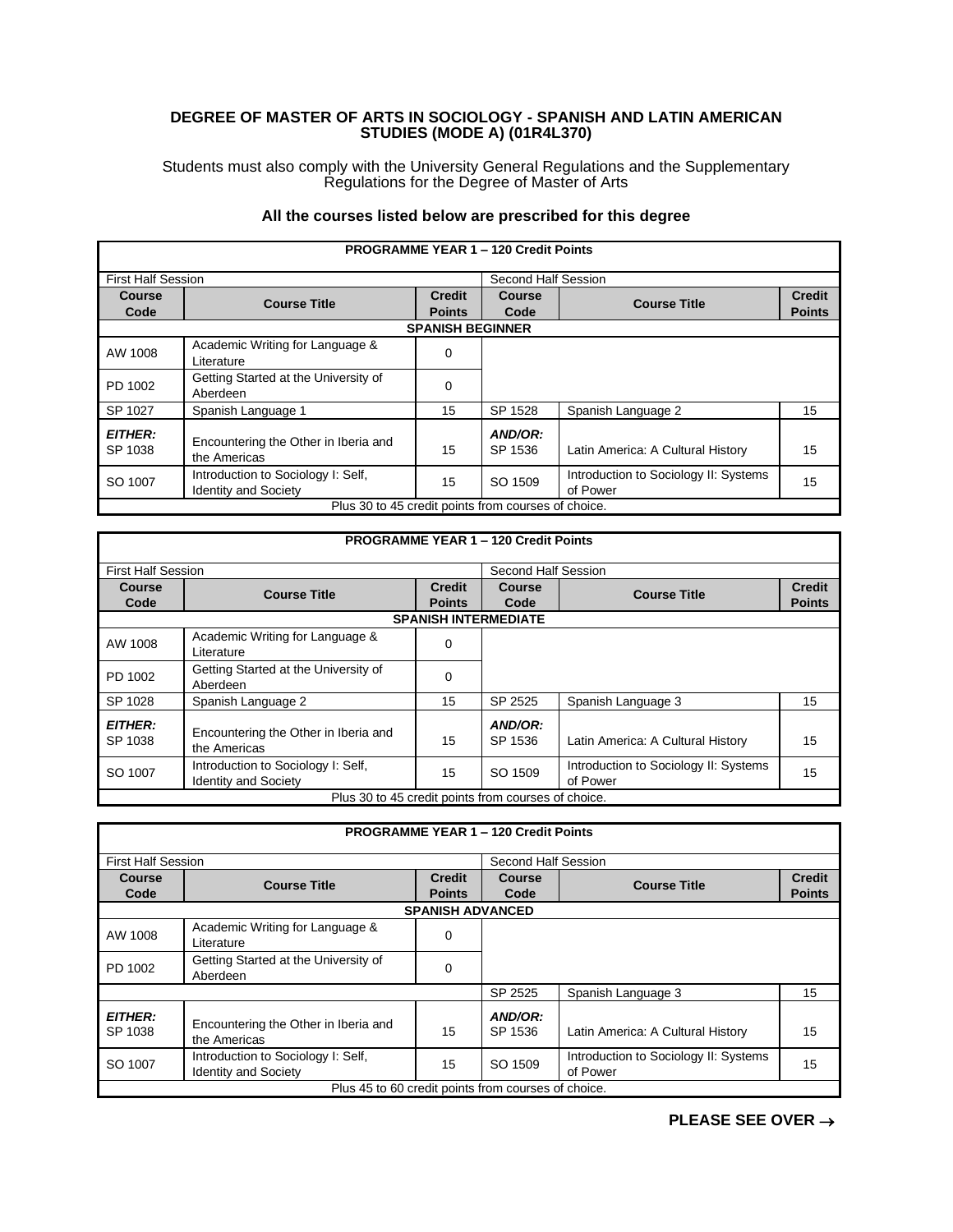|                       |                                                           |                                | <b>PROGRAMME YEAR 2 - 120 Credit Points</b> |                                                                             |                                |  |
|-----------------------|-----------------------------------------------------------|--------------------------------|---------------------------------------------|-----------------------------------------------------------------------------|--------------------------------|--|
|                       | <b>First Half-Session</b><br>Second Half-Session          |                                |                                             |                                                                             |                                |  |
| <b>Course</b><br>Code | <b>Course Title</b>                                       | <b>Credit</b><br><b>Points</b> | <b>Course</b><br>Code                       | <b>Course Title</b>                                                         | <b>Credit</b><br><b>Points</b> |  |
|                       | <b>SPANISH BEGINNER</b>                                   |                                |                                             |                                                                             |                                |  |
| SP 2025               | Spanish Language 3                                        | 15                             | SP 2526                                     | Spanish Language 4                                                          | 15                             |  |
| <b>EITHER:</b>        |                                                           |                                | AND/OR:                                     |                                                                             |                                |  |
| SP 2036               | Latin America: Texts and Contexts                         | 15                             | SP 2540                                     | Rebels, Outsiders and Conformists                                           | 15                             |  |
| SO 2006               | Sociology of Everyday Life I: The<br><b>Embodied Self</b> | 30                             | SO 2509                                     | Sociology of Everyday Life II: Global<br>Issues in 21 <sup>st</sup> Century | 30                             |  |

|                |                                                           |               | <b>PROGRAMME YEAR 2 - 120 Credit Points</b> |                                                                             |               |  |
|----------------|-----------------------------------------------------------|---------------|---------------------------------------------|-----------------------------------------------------------------------------|---------------|--|
|                | <b>First Half-Session</b>                                 |               |                                             | Second Half-Session                                                         |               |  |
| Course         | <b>Course Title</b>                                       | <b>Credit</b> | Course                                      | <b>Course Title</b>                                                         | <b>Credit</b> |  |
| Code           |                                                           | <b>Points</b> | Code                                        |                                                                             | <b>Points</b> |  |
|                | <b>SPANISH INTERMEDIATE/ADVANCED</b>                      |               |                                             |                                                                             |               |  |
| SP 2026        | Spanish Language 4                                        | 15            | SP 2531                                     | Spanish Language 5                                                          | 15            |  |
| <b>EITHER:</b> |                                                           |               | AND/OR:                                     |                                                                             |               |  |
| SP 2036        | Latin America: Texts and Contexts                         | 15            | SP 2540                                     | Rebels, Outsiders and Conformists                                           | 15            |  |
| SO 2006        | Sociology of Everyday Life I: The<br><b>Embodied Self</b> | 30            | SO 2509                                     | Sociology of Everyday Life II: Global<br>Issues in 21 <sup>st</sup> Century | 30            |  |

| <b>PROGRAMME YEAR 3 - 15 Credit Points</b> |                     |                                                |      |  |               |
|--------------------------------------------|---------------------|------------------------------------------------|------|--|---------------|
| First Half-Session<br>Second Half-Session  |                     |                                                |      |  |               |
| <b>Course</b>                              | <b>Course Title</b> | Credit<br><b>Course Title</b><br><b>Course</b> |      |  | <b>Credit</b> |
| Code                                       |                     | <b>Points</b>                                  | Code |  | <b>Points</b> |
| SP 30AB<br>Residence Abroad Project        |                     |                                                |      |  | 15            |

|         |                                                                                                                             |                                                                 | <b>PROGRAMME YEAR 4 - 120 Credit Points</b> |                                 |               |
|---------|-----------------------------------------------------------------------------------------------------------------------------|-----------------------------------------------------------------|---------------------------------------------|---------------------------------|---------------|
|         | <b>First Half-Session</b><br>Second Half-Session                                                                            |                                                                 |                                             |                                 |               |
| Course  | <b>Course Title</b>                                                                                                         | <b>Credit</b><br><b>Credit</b><br><b>Course Title</b><br>Course |                                             |                                 |               |
| Code    |                                                                                                                             | <b>Points</b>                                                   | Code                                        |                                 | <b>Points</b> |
| SP 30A3 | Spanish Language 6<br>15                                                                                                    |                                                                 |                                             |                                 |               |
| SO 3066 | <b>Thinking Sociologically</b>                                                                                              | 30                                                              | SO 3524                                     | Social Research Methods         | 30            |
| OR:     |                                                                                                                             |                                                                 | OR:                                         |                                 |               |
| SO 3069 | Modernization                                                                                                               | 30                                                              | SO 3568                                     | <b>Ten Sociological Studies</b> | 30            |
|         | NOTE: If you intend to enrol on the Sociology research project at level 4, you must pass SO 3524 Social Research Methods at |                                                                 |                                             |                                 |               |
|         |                                                                                                                             | level 3.                                                        |                                             |                                 |               |
|         | Plus a further 45 credit points from level 3 Spanish and Latin American Studies courses.                                    |                                                                 |                                             |                                 |               |

|                                                                                                                                                                                  |                                                            |                                | <b>PROGRAMME YEAR 5 - 120 Credit Points</b> |                     |                                |
|----------------------------------------------------------------------------------------------------------------------------------------------------------------------------------|------------------------------------------------------------|--------------------------------|---------------------------------------------|---------------------|--------------------------------|
| <b>First Half-Session</b><br>Second Half-Session                                                                                                                                 |                                                            |                                |                                             |                     |                                |
| Course<br>Code                                                                                                                                                                   | <b>Course Title</b>                                        | <b>Credit</b><br><b>Points</b> | Course<br>Code                              | <b>Course Title</b> | <b>Credit</b><br><b>Points</b> |
| SP 40A5<br>Spanish Language 7                                                                                                                                                    |                                                            |                                |                                             | 30                  |                                |
|                                                                                                                                                                                  | You must choose one of the following dissertation courses: |                                |                                             |                     |                                |
| SP 4039                                                                                                                                                                          |                                                            |                                | Dissertation in Hispanic Studies            |                     | 30                             |
|                                                                                                                                                                                  |                                                            | OR:                            |                                             |                     |                                |
| AND:<br>Research Project Part 2<br>SO 4068<br>Research Project Part 1<br>SO 4568<br>30<br>30                                                                                     |                                                            |                                |                                             |                     |                                |
| Plus further credit points from level 4 course(s) in Spanish and Latin American Studies and Sociology (from the list below) to gain a<br>total of 60 credits in each discipline. |                                                            |                                |                                             |                     |                                |

**PLEASE SEE OVER** →